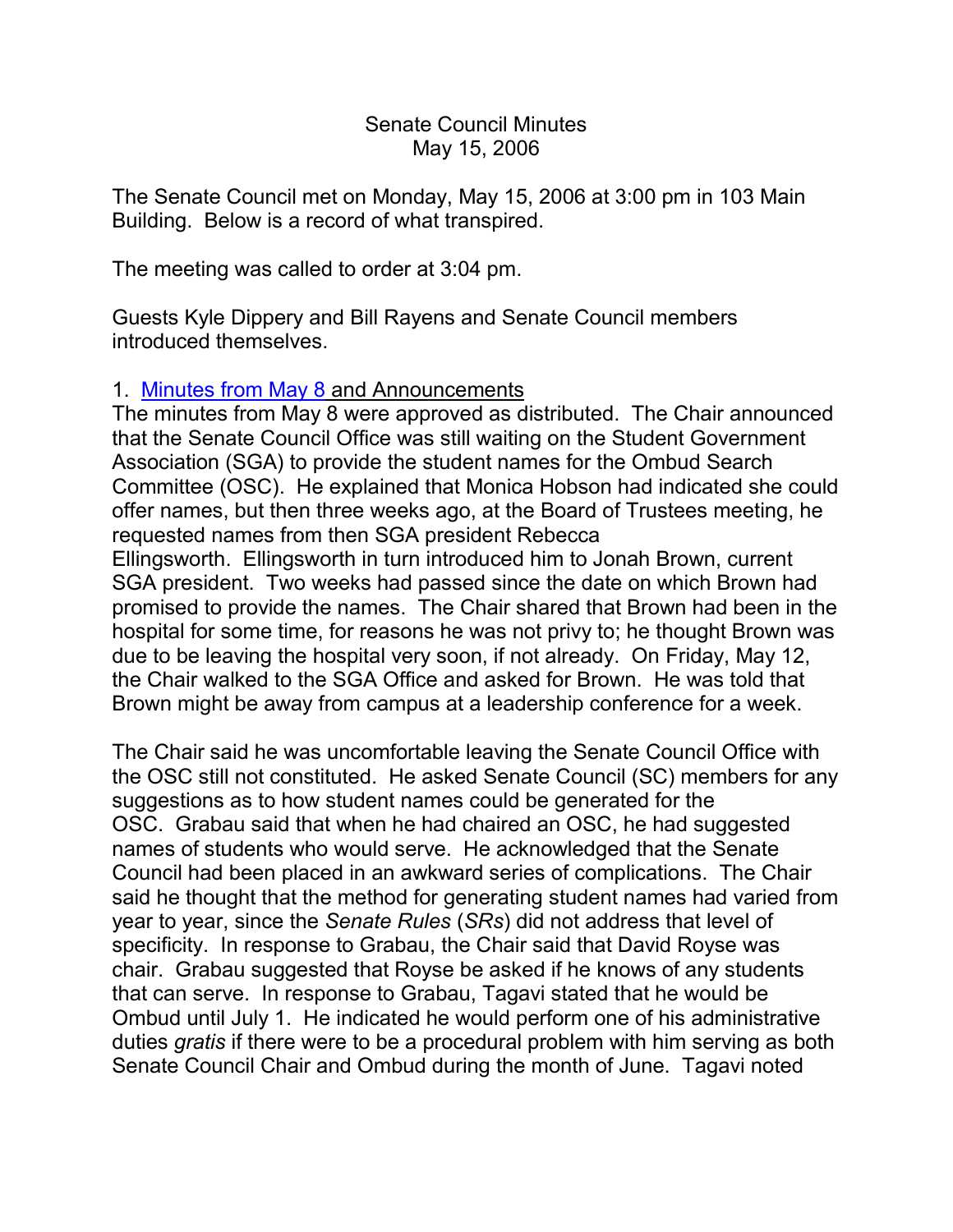that the work would be done during the summer, not during the nine-month academic year.

The Chair reminded SC members that May 15 was the last day on which ninemonth faculty members were required to be on campus; efforts to secure appropriate names after that date would be difficult. The Chair shared that Kris Hobson had wondered if Tagavi would be willing to continue as Ombud until August, when it was hoped student membership could be named for the OSC. Tagavi supported Grabau's suggestion, adding that if the Provost were asked for assistance, the Provost could contact deans' offices, which would likely have access to students remaining on campus over the summer. Due to the extreme lengths made by the SC to get names from the SGA, Tagavi suggested that alternate attempts to gain student representation on the OSC would be acceptable.

Grabau **moved** to encourage Royse, with the assistance of the Provost, to locate students who could potentially serve on the OSC. Jones **seconded**. There being no further discussion on the motion, a **vote** was taken. The motion **passed** unanimously.

Jones, as chair of the Senate's Nominating Committee (SNC), shared that although the May  $15<sup>th</sup>$  meeting might be the last SC meeting of the semester, faculty college councils would be meeting in the near future, at which potential names of faculty members who could serve as members of academic area advisory committees (AAAC) would be discussed. Jones suggested the SC listserv be utilized to vet the names. SC members indicated their assent by nodding.

# 2. External Review Committee Final Report

The Chair offered some [background information](http://www.uky.edu/USC/New/SCAgendas/20060515/USP%20Overview--May%2015%202006.pdf) on the efforts leading to the submission of the External Review Committee's (ERC) Final Report. As a part of the background information, the Chair hoped the Senate Council would officially receive the ERC's Final Report (FR), as a key player in USP review and reform. Additionally, he also hoped the SC would offer a blessing for the summer implementation-planning phase. The Chair also asked for support in allowing his continued involvement in the revision of the gen ed initiative.

Guest and External Review Committee chair Bill Rayens thanked SC members for inviting him to attend. He said that in summary, the FR differed from the original report in that it represented feedback gleaned from faculty members in the colleges. He said the original document had been intended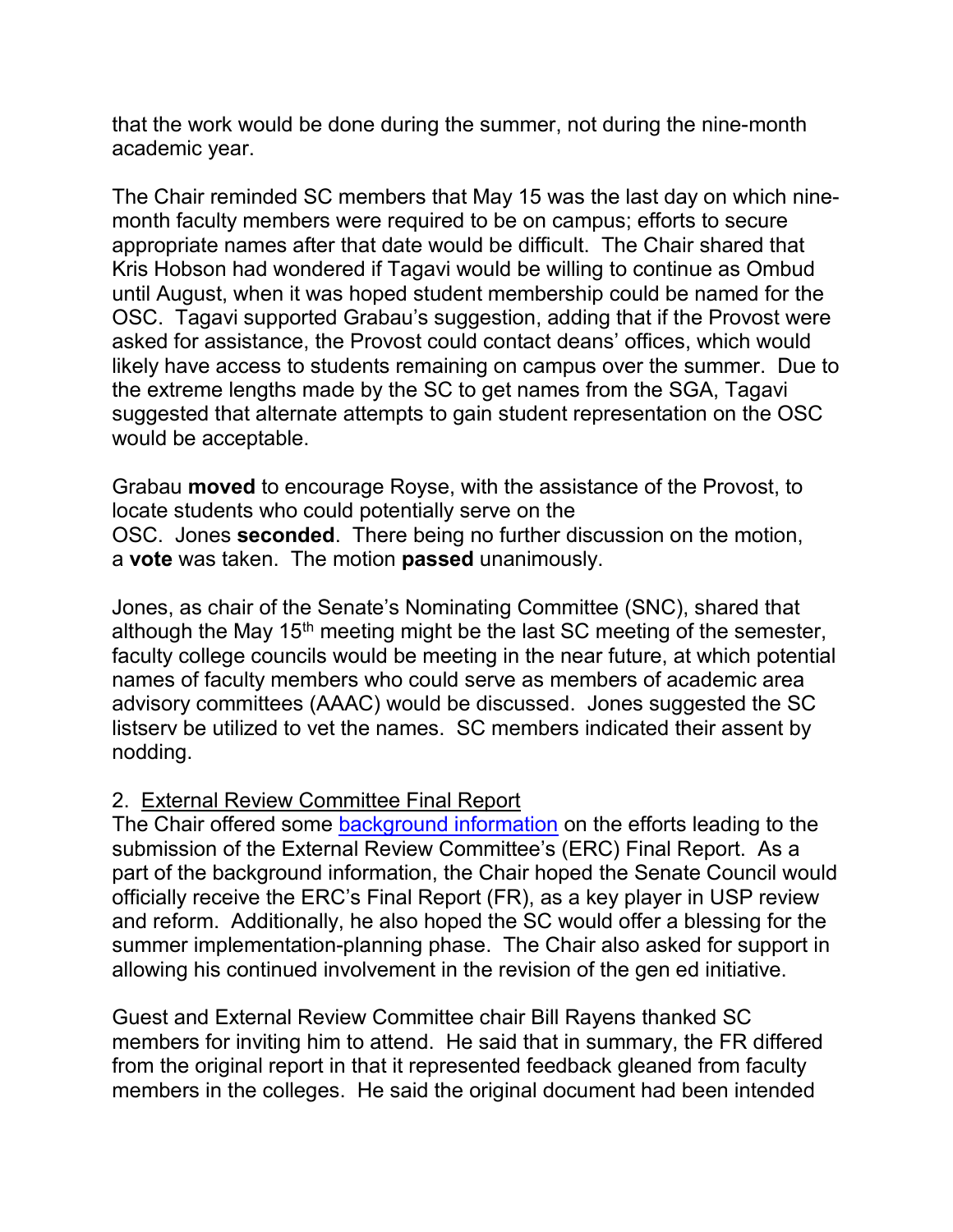for a smaller audience. The FR had a larger discussion of assessment and more care was given to language to avoid misunderstandings.

In response to Tagavi, the Chair said that the Joint Provost-Senate Council Committee on Planning and Coordinating General Education Reform and Assessment (GERA) was appointed by the Office of Institutional Research, Planning, and Effectiveness. He said the comprehensive review process would be part of a program review in which certain administrative rules and responsibilities resided with the Vice President for Institutional Research, Planning and Effectiveness Connie Ray. Tagavi asked about the end date for the ERC – Rayens had indicated that ERC members already believed the committee's work to be ended – and the anticipated end date of GERA. The Chair (also GERA co-chair) replied that GERA was, in some aspects, itself looking for an end date. It was currently envisioned that when a joint Provost-Senate Council implementation oversight committee could be charged and formed, GERA would cease to exist.

Liaison Greissman added that the general education initiative differed from the orderly procession of actions in an average program review; in the case of the gen ed initiative, the educational unit was amorphous and the faculty teaching in the University Studies Program (USP) were spread out across colleges. He said that the gen ed initiative would also go through the University Senate in a manner that program reviews do not usually proceed. The Chair noted that a variety of SC members had been involved in eitherGERA or a faculty forum.

Jones stated that the work of GERA was a huge undertaking and was overdue. He asked about the language in the FR and terminology such as "next phase," "summer workshops," provide focused paralleled venue," "major summer activity" and expressed concern that work would be jumping ahead in major leaps over the summer before the University Senate (Senate) had the opportunity to review the report. He also asked about the need to recreate summer conversations in the fall. The Chair said that to the extent that they were discussed in GERA, the summer workshop (perhaps a single workshop over the course of a week) was not suggested to run ahead of any groups involved in the process. Rather, it was to be used to prepare the ground for discussion in the fall and a successful effort to move into the implementationplanning phase. He said he hoped the Senate would be presented in the fall with the FR and any tentative recommendations relating to implementation. A summer workshop would be used to sift through the complicated issues of an implementation strategy. However, there was no intent to duplicate the same discussions in the fall. The feeling of GERA members was that it would be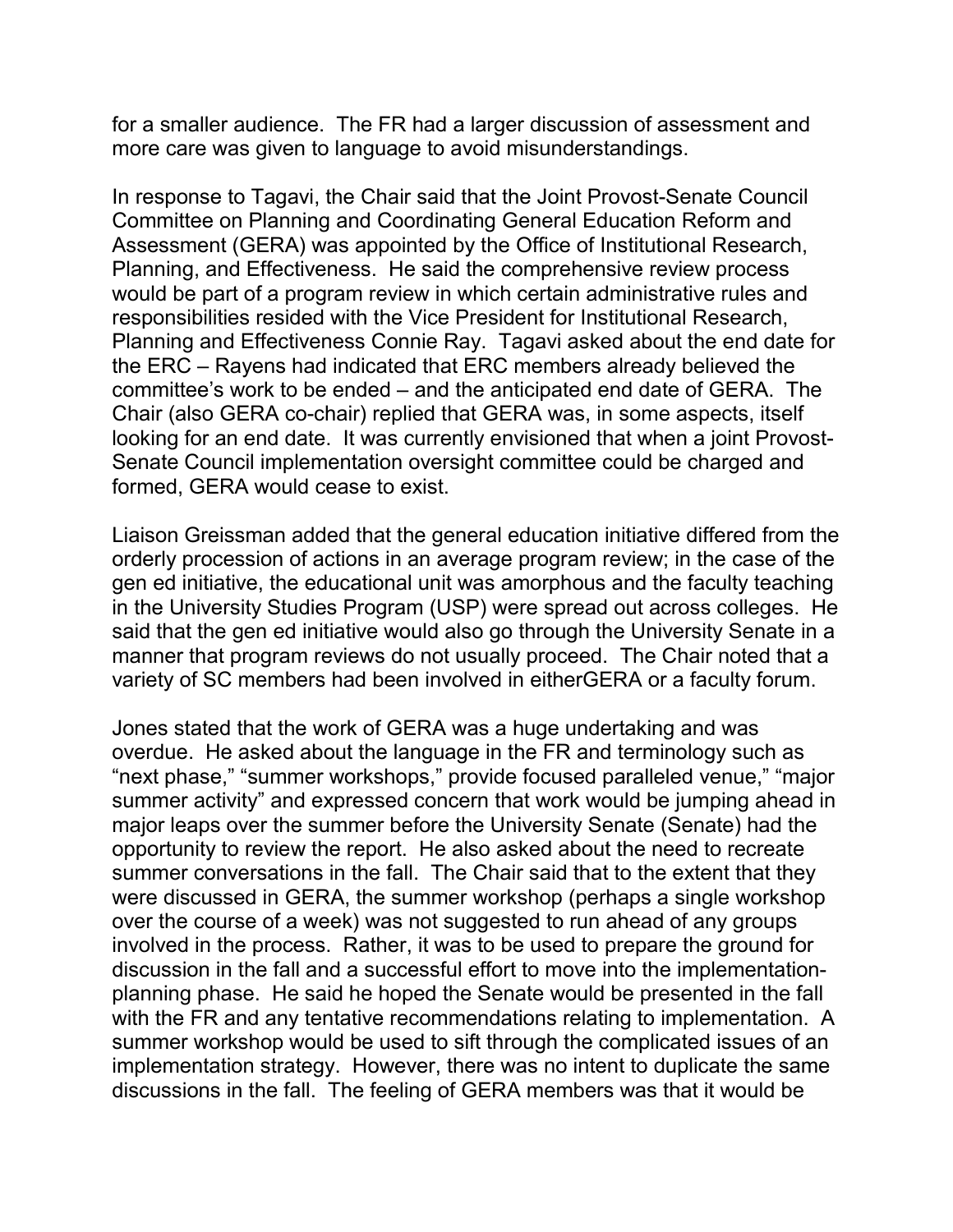useful to chart out possible curriculum models during the summer. The intent was not to constrain the freedom of faculty and faculty instrumentalities, but rather to offer curricular models that have been reviewed by a group of interested faculty who, over the summer, have done some basic homework.

Jones expressed concern that terms such as "implementation" made decisions a *fait accompli*, incongruous with the suggestion to bring the issue to the September Senate. He referred to descriptions of some of the forum discussions as very lively, and stated he wanted to avoid a possible misperception of the Senate that the gen ed initiative had whizzed past the Senate. The Chair acknowledged that the term "implementation" could be improved upon. An "implementation oversight committee" was the closest terminology the ERC developed in an attempt to avoid any erroneous perceptions. There was no sympathy within either GERA or the team members going to the American Association of Colleges & University's Summer Institute on General Education (SI) for a process circumventing the Senate. Great concern was taken to ensure any preliminary work performed in a summer workshop would not be putting the cart ahead of the horse.

Rayens interjected that some confusion and concern could be due to the omission of the word "planning" in referring to the name/charge of the next committee involved. He emphasized that no one involved in the process thought the time was appropriate to begin implementing anything. The goal was to have some thought put into the planning for implementation before any actual implementation work would be done.

The Chair confirmed for Tagavi that the FR would be brought to the University Senate in September. Tagavi expressed concern that there was no specific mention of history in the list of outcomes. Rayens responded that a similar concern was voiced in forums about various curricular areas not being specifically mentioned. He said that an effort was made not to specify courses that would need to be fulfilled. He referenced a statement made by Greissman in a GERA meeting; Greissman had suggested GERA members consider what it was that students should know when they cross the stage to receive their diploma. The outcomes were very broadly stated, so there should not be any discipline excluded. Tagavi was still concerned that any work done over the summer would be moving too fast, especially since the Senate had yet to see the FR. Baxter opined that what was being looked at was a process by which a new gen ed program would be implemented, not the implementation itself.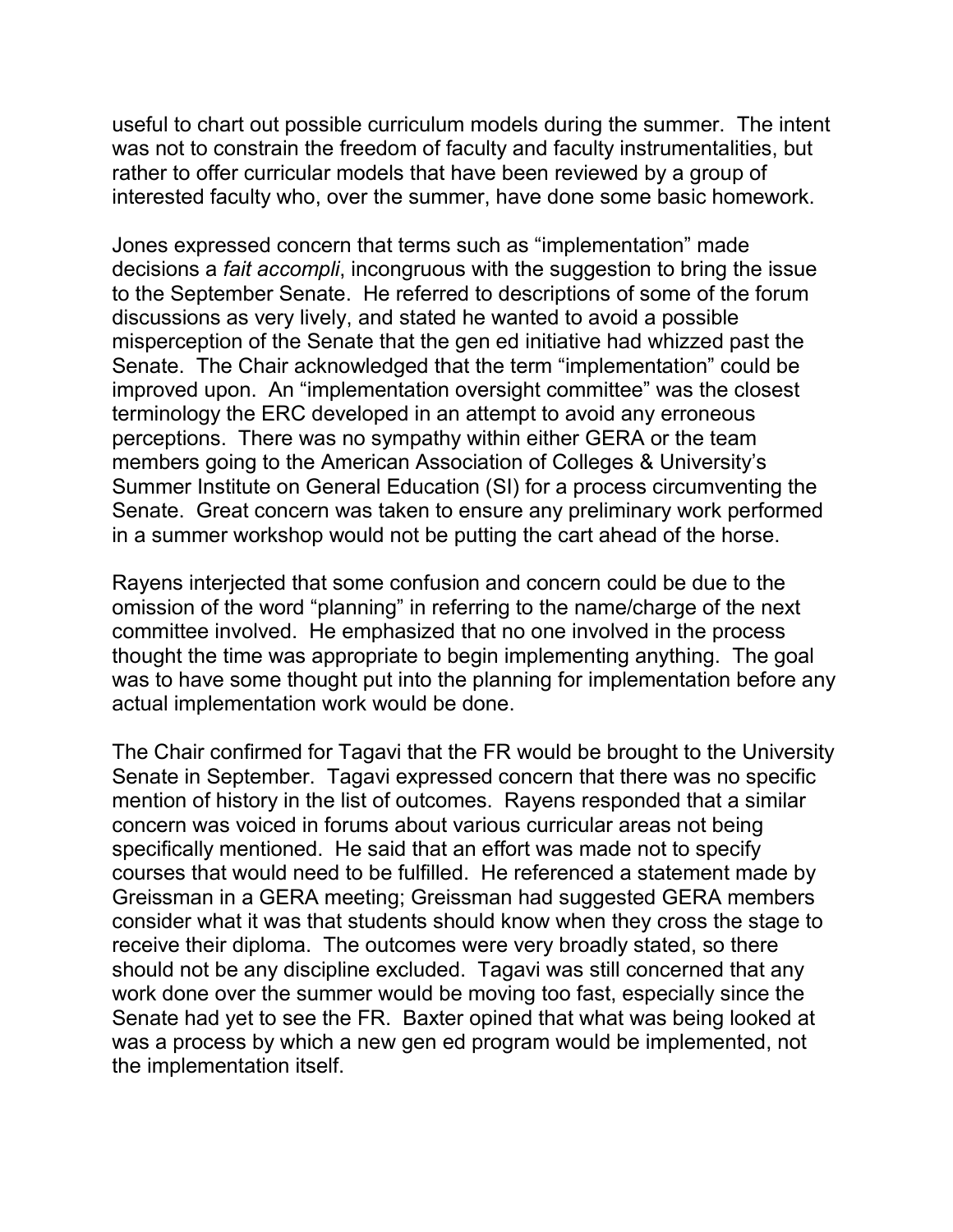Rayens said that Tagavi's concerns were fair. Those involved in the gen ed initiative thus far, however, recognized that there would be huge obstacles to overcome just to get to the point at which a curriculum design would be agreed upon, let alone implementing any new gen ed program. He spoke to concerns about losing momentum over the summer and reiterated that efforts in the summer would be toward narrowing the vast possibilities so that faculty can have a meaningful discussion of relevant options in the fall. The Chair added that the proposed summer workshop would involve those individuals going to the SI as well as others. Lou Swift, an integral individual in the creation of the current USP program had indicated a willingness to attend and speak about problems he encountered in the 1980s with gen ed. The hope was that faculty and administrators could have time to think through the issues to prepare more concise information about which faculty could discuss in the fall. The Chair noted that there would always be individuals who would be vocally opposed to any change. He stated that due to a coincidence of circumstances, the current time was likely the best opportunity for UK and faculty bodies to undertake a significant improvement to gen ed. The faculty would of course reserve the right to oppose the initiative in the fall – that was the right of faculty representatives. He added that the summer efforts could help avoid the situation some institutions found themselves in, where reform took upwards of nine years to complete.

Grossman suggested, and the Chair agreed, that a better phrase to describe the next committee would is "implementation process planning." Grossman expressed concern with the phrase "ambiguity of human knowledge," stating that some things are more, or less, ambiguous. He suggested substituting "reliability."

Jones asked about a reference in the FR to the Associate Provost for Undergraduate Education being the entity responsible for shepherding the process. He expressed concern about an administrative body being responsible for curriculum matters. The Chair confirmed that the Associate Provost for Undergraduate Education would be in the role of a patron and not that of an approver. He reiterated that the court of last decision would lie with UK faculty, who hold the basic right and responsibility, through the University Senate, of dealing with academic policy.

Tagavi **moved** that the Senate Council receive the External Review Committee's Final Report in order to bring it to the University Senate in September for discussion. Lesnaw asked about the meaning of "receiving" the report. Grossman replied that it was a formal acknowledgment of receipt,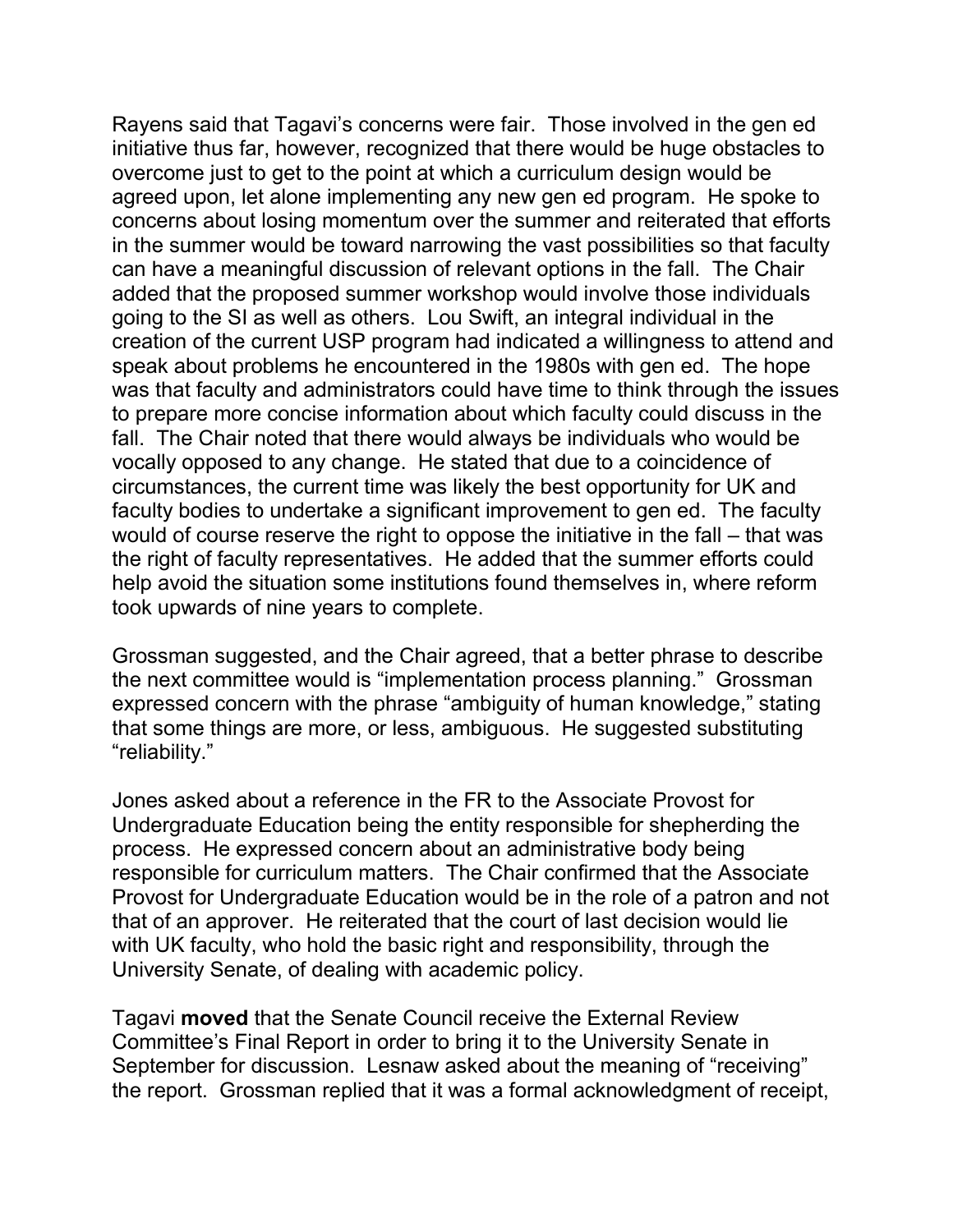without necessarily approving. Jones **seconded**. The motion **passed** unanimously in a show of hands.

Lesnaw asked if the summer activity could also refine the proposed learning outcomes. The Chair stated that if it were to become an issue, it could be discussed at that time. He stated that the implications from Tagavi's motion were that the report would go to the Senate for review and consideration. Lesnaw stated she was puzzled by the term "received," expressing concern that it did not adequately communicate that the report had been received and reflected upon in the Senate Council. She also expressed concern with core learning outcome number one and two from the initial draft. Lesnaw stated that those outcomes seemed more theological than academic and would be impossible to assess. She also did not like the term "ambiguity."

Rayens explained that the outcomes Lesnaw referenced (in the handout) were from the initial draft, and were not in the FR. A substantial amount of effort went into revising language used in the first draft. As the ERC understood it originally, the initial draft would be going to a very small audience so it was written for that specific, small audience. That it was so widely disseminated created some misunderstandings of language, etc. He noted that the five core learning outcomes had been reduced to four learning outcomes, due to two core learning outcomes being combined into one learning outcome. He added that the term "ambiguity" was replaced with "different and at times incongruent" to modify "knowledge."

In response to Tagavi, the Chair said that it was anticipated that GERA, not the ERC, would continue through the summer. Tagavi stated he wanted to see, in writing, the description of the summer implementation-planning phase. Lesnaw expressed whole-hearted support for allowing colleagues to meet over the summer for however long they deemed necessary to continue the efforts of the ERC and GERA, to continue moving the gen ed initiative along. She said without summer work, faculty in the fall would have many, many more questions needing to be answered. She said the very nature of a workshop designed to work on planning defied a strict description and asserted the SC, including herself, had been overreacting to the summer processes, until they were more clearly explained.

Greissman suggested GERA prepare a report at summer's end to capture all the efforts put forth thus far, to include any summer discussions. The Chair then suggested both the GERA report and the FR be submitted to the Senate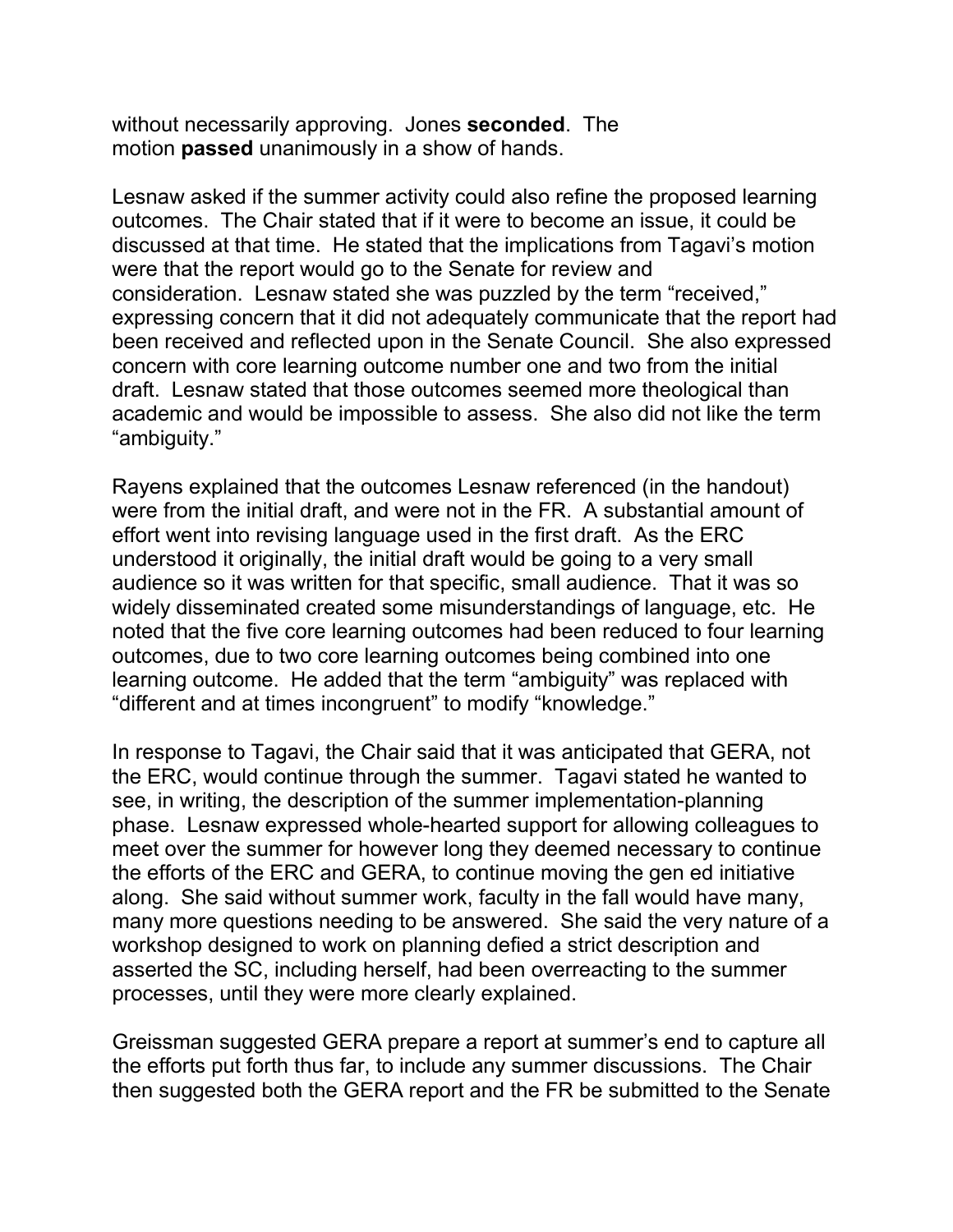in September for review and evaluation. Greissman suggested annotating the GERA report to the FR. Grabau stated that care must be taken to avoid GERA overreaching its charge; it was not a decision-making body.

Tagavi agreed with Grabau, stating that it would not be perceived positively if a list of specific recommendations were to be presented to the Senate in September, at the same time that the FR was presented. He stated that a GERA report should not render discussion of the FR meaningless. After additional discussion, the Chair indicated he was not comfortable setting forth specific plans for next steps. He said any summer workshop would offer clarity and open up various possibilities through which an oversight vehicle, legitimized by the SC and/or the Senate and the Office of the Provost, could take on what was reviewed. Jones asked for, and received confirmation from other SC members, that the action being considered was to endorse continued conversation.

In response to Lesnaw, the Chair indicated that the majority of GERA members would be able to continue to meet over the summer.

Grabau **moved** that the Senate Council authorize the Joint Provost-Senate Council Planning and Coordinating Committee on General Education Reform and Assessment to continue to meet over the summer to work toward implementation process planning. Lesnaw **seconded**. Greissman suggested the SC officially thank the ERC for its work and signal the appropriateness of the ERC being dissolved. The Chair stated that would require a motion. The motion **passed** unanimously in a show of hands.

There was further discussion on whether or not the SC should or could discharge the ERC. There was no motion made.

SC members began discussing the Chair's request that he be allowed to continue as a GERA co-chair after his position as Senate Council chair ended on May 31; (Yanarella) was involved with GERA as a consequence of his position on the SC. Jones asked about Tagavi also being involved with the gen ed initiative. Grabau mentioned, as a related issue, the rollover of the special fund account supporting GERA, which was managed in the Senate Council Office. Since Yanarella would no longer have signature authority for that account after May 31, Grabau supported Jones' suggestion to add Tagavi to GERA. It was presumed by all present that GERA would inherently be discharged after the GERA report and the FR was presented to the Senate in September.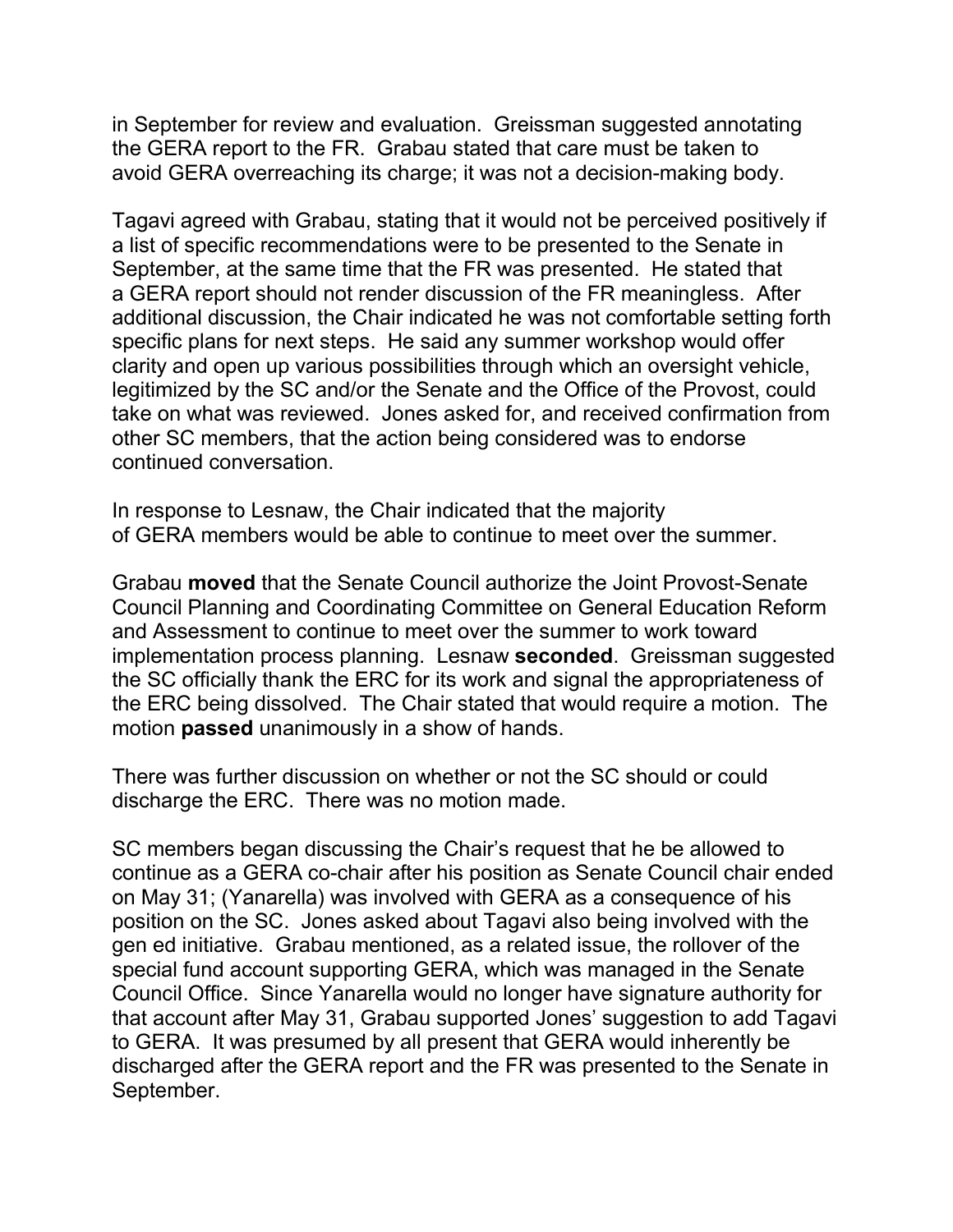Tagavi **moved** that Ernie Yanarella continue as co-chair of the Joint Provost-Senate Council Planning and Coordinating Committee on General Education Reform and Assessment; that the Senate Council chair be named as an *ex officio* of that committee; and that the same committee prepare a report for the Senate Council and finish its tasks by the end of

August. Grabau **seconded**. Lesnaw began a discussion about the logic of requiring GERA to end before the GERA report could be shared with the Senate. She offered a **friendly amendment** that GERA continue to function until its report was given at the September Senate meeting, but that the report be submitted by the end of August. Tagavi **accepted**.

A **vote** was taken on the motion that Ernie Yanarella continue as co-chair of the Joint Provost-Senate Council Planning and Coordinating Committee on General Education Reform and Assessment; that the Senate Council chair be named as an *ex officio* of that committee; and that the same committee have a report to the Senate Council by the end of August but continue to function until that report and the External Review Committee's Final Report were presented to the University Senate in September. The motion **passed**unanimously in a show of hands.

Upon suggestion by Grossman, the Chair used his prerogative to rearrange the agenda to consider item number four next.

# 4. Joint Senate Council/Staff Senate Committee Nominees

The Chair expressed a desire that three to four names be presented to the SC to serve on the joint Senate Council/Staff Senate committee. Nominating Committee chair Jones stated that he was under the impression that a charge for the joint committee would be established before nominees were sought. The Chair stated that the charge was intentionally broad.

There was extensive discussion on the following topics:

- $\circ$  The issues that would be addressed by the joint committee and if the charge to "examine issues of mutual concern of faculty and staff and explore areas in which collaboration can improve the working conditions for all" should stand as is or be modified, and if modified, by whom;
- o Whether the joint committee would be a standing or ad hoc committee of the Senate Council and concerns about the ability of the Senate Council to create a standing committee;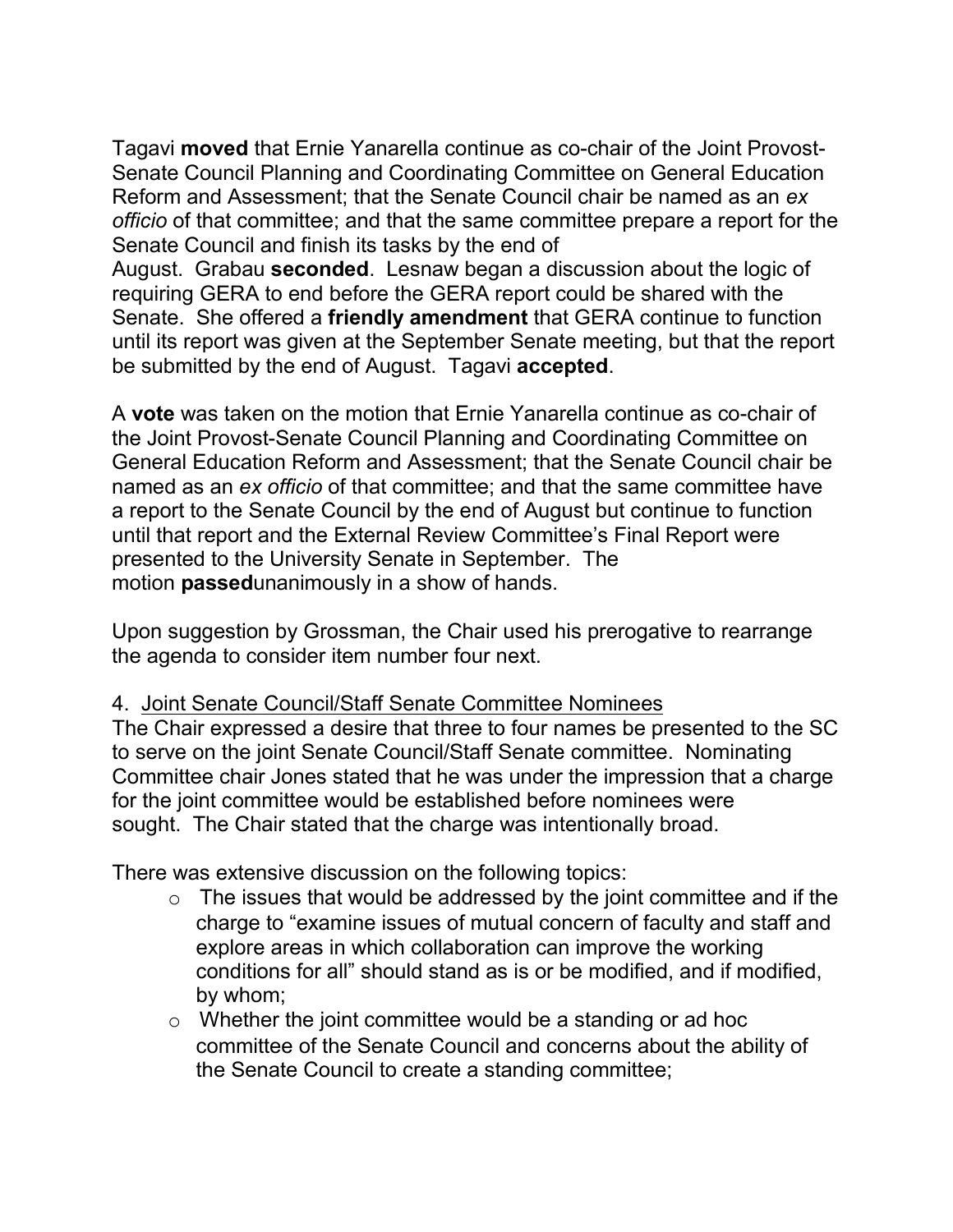- o Whether such a committee required administrative-level approval; and
- $\circ$  If the charge should regulate the faculty members nominated.

The Chair suggested the joint committee's charge be constrained to address only salaries, benefits and work conditions. Michael suggested the SC charge the joint committee with a very first task of creating its own charge. Guest Dippery shared that the Staff Senate had already named its members, although due to one person resigning from the Staff Senate and others running for re-election, the composition could change over the next few days.

After additional discussion, Grossman **moved** to ask the Nominating Committee to come up with names for discussion and appointment to the joint Senate Council-Staff Senate committee. Grabau **seconded**. Tagavi offered a **friendly amendment** that the committee be formally designated as *ad hoc* and that the name of the committee be added to the motion. Grossman **accepted**. A **vote** was taken on the motion to ask the Nominating Committee to come up with names for discussion and appointment to the ad hoc Joint Senate Council-Staff Senate Committee on Mutual Concerns. The motion **carried** unanimously.

3. Review of *Senate Rules Section VI* with Edits from April 17 Meeting Grossman **moved** to accept the changes as outlined by the [handout](http://www.uky.edu/USC/New/SCAgendas/20060515/FW%20syllabus%20rule.pdf) from the Senate's Rules and Elections Committee chair Jones. Thelin **seconded**.

There were editorial and grammatical corrections offered. A **vote** was taken on the motion to approve inclusion of the following paragraph in the *Senate Rules*:

"Students have the right to expect the course to correspond generally to the description in the official Bulletin of the University of Kentucky and the right to be informed in writing at the first class meeting about the nature of the course- -the content, the activities to be evaluated, and the grading practice to be followed. Whenever factors such as absences or late papers will be weighed in determining grades, a student shall be informed. All students must be informed in writing of the course content and other matter listed in this rule at no cost to the student. Syllabi may be posted electronically: this must be done by the first class meeting of the semester and the syllabus must remain available there for the entire semester. Any students officially enrolled in a course shall, upon request, be provided a paper copy of the course syllabus free of charge."